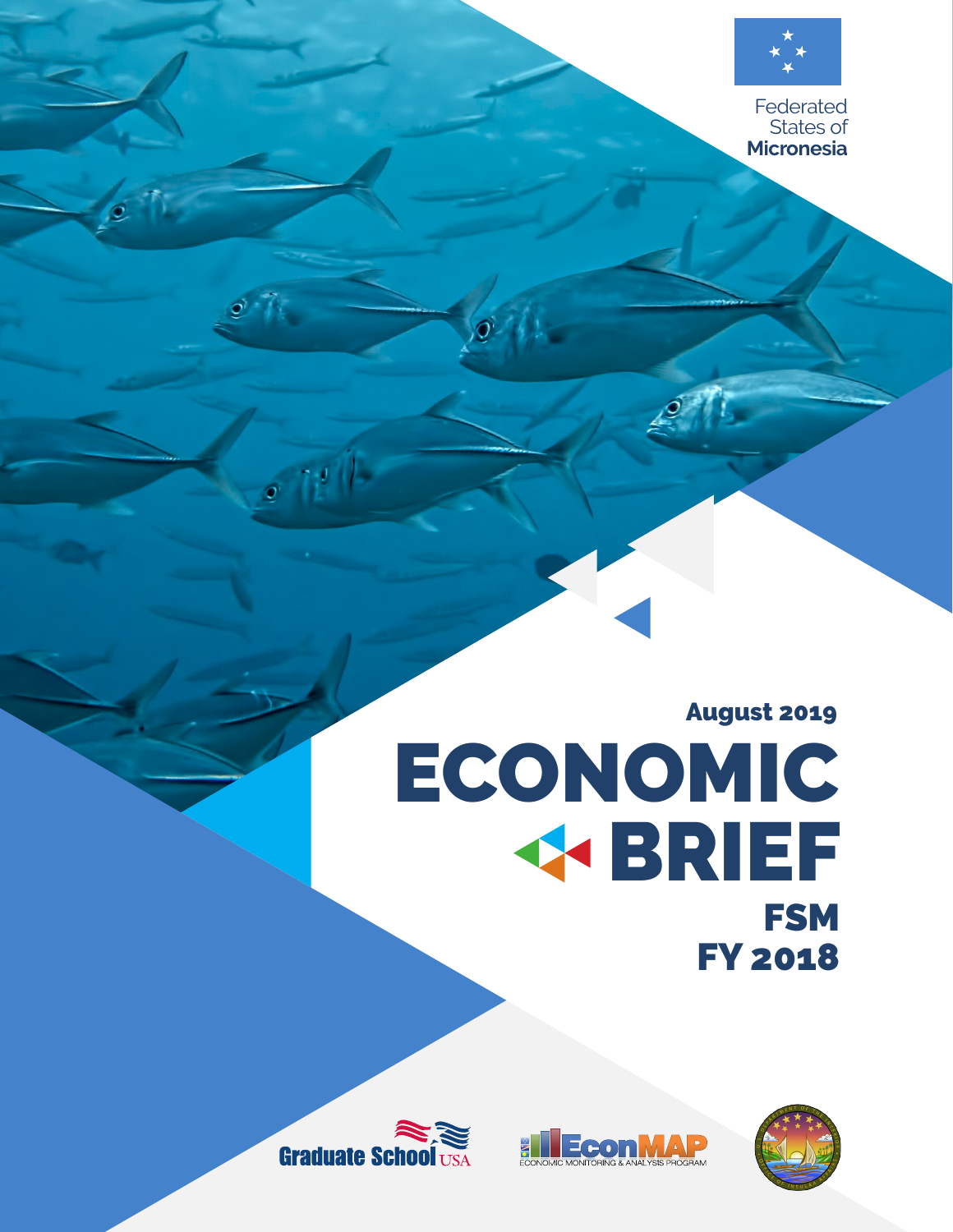(∰

### **1. Recent Economic Performance FY2018**

### Economic Performance

Economic growth in the FSM has displayed significant volatility during the amended Compact. After experiencing strong growth in FY2015 of 4.6 percent, economic growth weakened in FY2016 recording 0.9 percent, improved in FY2017 to 2.7 percent, and has slipped during the last period to just 0.4 percent. The component of FSM GDP resulting from domestic purse seine fishing operations adds considerably to the volatility of year-to-year growth rates. Excluding those domestic purse seine fishing operations, and despite continuing issues with the use of the Compact infrastructure grant, the FSM's domestic economy grew by a respectable 2.3 percent in FY2015, 2.7 percent in FY2016 and 3.5 percent in FY2017, but weakened in FY2018 with modest growth of 0.8 percent.

During the first six years of the amended Compact, economic performance was weak in the FSM due to difficulties adjusting to the new Compact terms. However, the following four years saw improvement, in large part resulting from the strong demand for infrastructure. The poor results in the following period (FY2012-FY2014), reflect management issues with the use of the Compact infrastructure grant. With agreement on construction management and procurement procedures settled in mid-2017, it was hoped that the large backlog of infrastructure funds remaining under the amended Compact would spur investment spending and would underpin a sustained higher growth trajectory. However, despite a large number of approvals of infrastructure projects by JEMCO, groundbreaking of the new projects has been slow to take place.

### Employment

After a period of declining and stagnant employment conditions reflecting the weak economy in FY2011 - FY2014, conditions improved in the domestic economy and led to employment growth of 2.0 and 2.0 percent in FY2016 and FY2017, with a reduced rate of 1.2 percent in FY2018. Private sector employment was the driving force, which grew by 7.3 percent over the 3-year period—although jobs in the public sector also improved by 2.5 percent, reflecting growth in the size of the national government public service. Since the start of the amended Compact private sector employment has remained largely flat while public sector employment has declined by 14 percent. FSM governments have downsized to adjust to reductions in the real value of Compact funding. Overall, jobs have fallen by 5 percent since FY2003.

#### Inflation

With the prior decline in world oil prices coming to a halt and with oil prices rising modestly in FY2018, inflation rose by 1.7 percent. The main contributing factor to inflation continued to be declining food prices, which fell by 1.5 percent offsetting rises in fuel, alcohol, tobacco and other prices.

#### Wages

Wages have grown modestly in the FSM by 1.4 and 1.9 percent per annum in the private and public sectors, respectively, since FY2003. However, once inflation has been taken into account real wages have fallen in both sectors by 1.7 and 1.1 percent, indicating declining standards of living.

> Economic growth in the FSM has displayed significant volatility during the amended Compact period, slipping to just 0.4 percent in FY2018.

2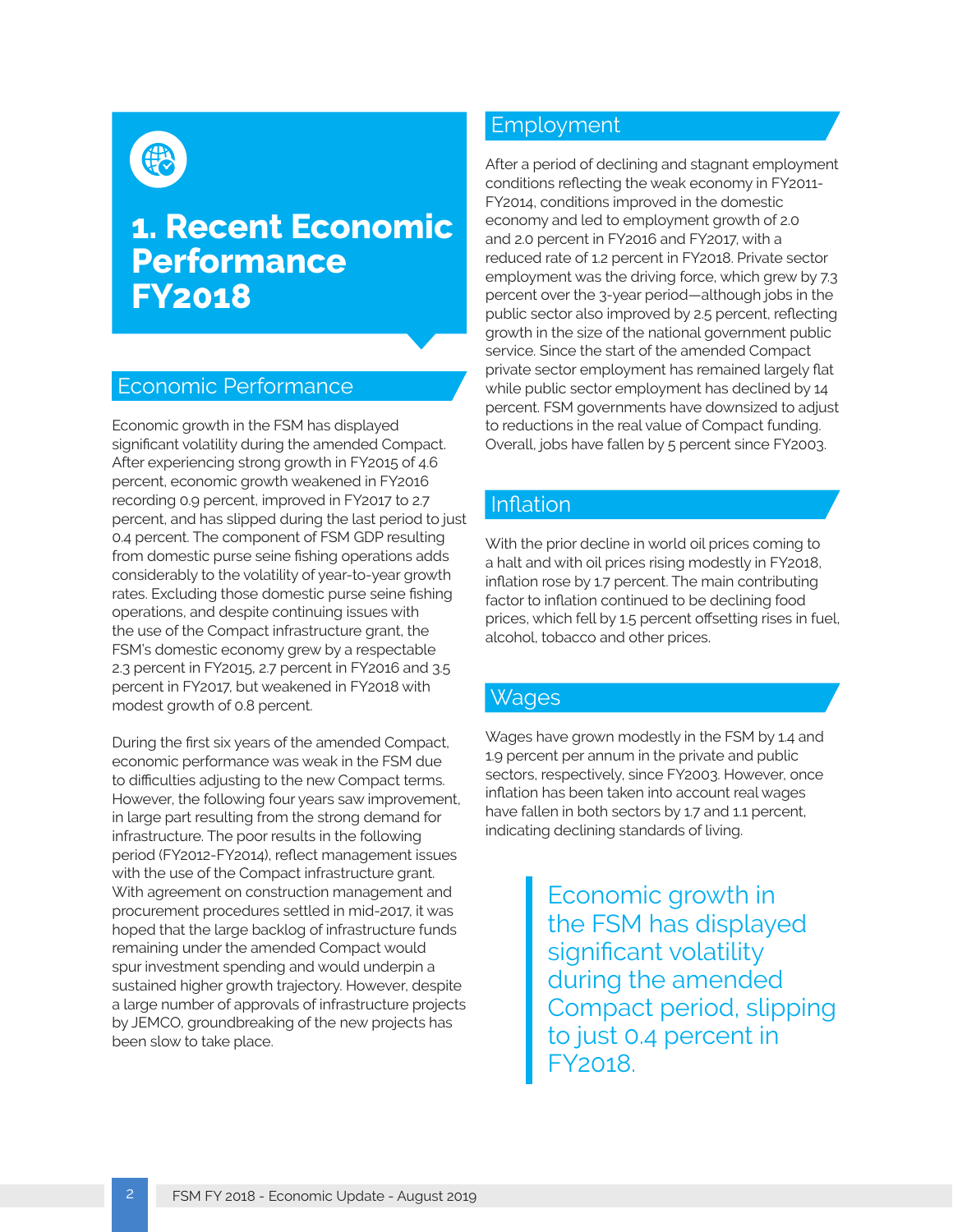### **2. The Financial Sector**

### Banking

The deposit base in the FSM banking system (\$320 million in FY2018) has grown significantly reflecting a sound financial system. However, lending performance to the commercial private sector has been weak and represents only 12 percent of the deposit base, one of the lowest in the region. The resulting surplus liquidity, now over \$264 million, is invested offshore in low-yielding assets. The low rate of domestic lending reflects the perceived high risk of lending in the FSM and "lack of bankable projects." Overall, the inability of businesses to prepare credible business plans and financial statements, lack of collateral, the limited ability to use land as security, and inadequate provisions to secure transactions have inhibited development of the financial sector. With limited opportunities, commercial banks have preferred to invest their assets offshore in less risky and more secure markets.

#### External Debt

The FSM's external debt, at 22 percent of GDP and 16 percent net of offsetting assets (sinking fund), is one of the lowest in the region. Debt service of 4 percent of national government domestic revenues remains well within the capacity of the national government to service and does not present any threat of debt stress. A recent review by the FSM public auditor revealed many weaknesses in the FSM's external debt management. As a result, a debt management bill has been drafted but has yet to be acted upon by the FSM Congress.

While this analysis indicates that the FSM is not at risk of debt stress, the standard World Bank / IMF

Debt Sustainability Analysis (DSA) places the FSM in an at-risk category. The DSA analysis assumes that large fiscal shortfalls projected post-FY2023 would be financed through (hypothetical) concessionary external borrowing. However, the FSM does not have access to the assumed persistent borrowing from donors, especially to maintain operational expenditures. While the World Bank / IMF's assumptions may differ from what would transpire if the FSM experiences a severe post FY-2023 fiscal shock, the consequence of the DSA is that the FSM has been accorded "grant only" status for access to resources. Under the current round of World Bank IDA 18 funding, the FSM is thus not eligible for loan finance, but does qualify for up to \$25-\$30 million of grants annually. In addition, with increased grant allocations from the Asian Development Bank and other major donors, the FSM is currently benefiting from a large increase in external aid compared with historical levels.

### Social Security Sustainability

As of January 2017, an actuarial assessment of the FSM Social Security Fund indicated an unfunded liability of \$286 million compared with assets of \$51 million, a funded ratio of 18 percent similar to the RMI. However, unlike the RMI, the fund is not under imminent threat of collapse. Contributions to the fund in FY2018 were 89 percent of benefit payments. The fund was drawn upon in the amount of \$3.0 million to meet payment needs and suffered a market loss of \$3.1 million. Thus, the annual \$1 million in support from the national government only provided a modest buffer against the \$5.5 million decline in value of the SSA fund from \$55.2 million at the end of FY2017 to \$49.7 million at the end of FY2018.

The investment rate of return on the portfolio was reported in the audit as -6.21 percent; a puzzling result for FY2018 given positive equity returns in virtually all asset classes and an index return of -1.22 percent on the Barclays aggregate fixed income index during FY2018. Long-run projections indicate benefits rising faster than contributions, and further reforms to the system will likely be needed. While the contribution from the national government is welcome, in the long-run the fund should achieve self-sufficiency without the need for government intervention.

3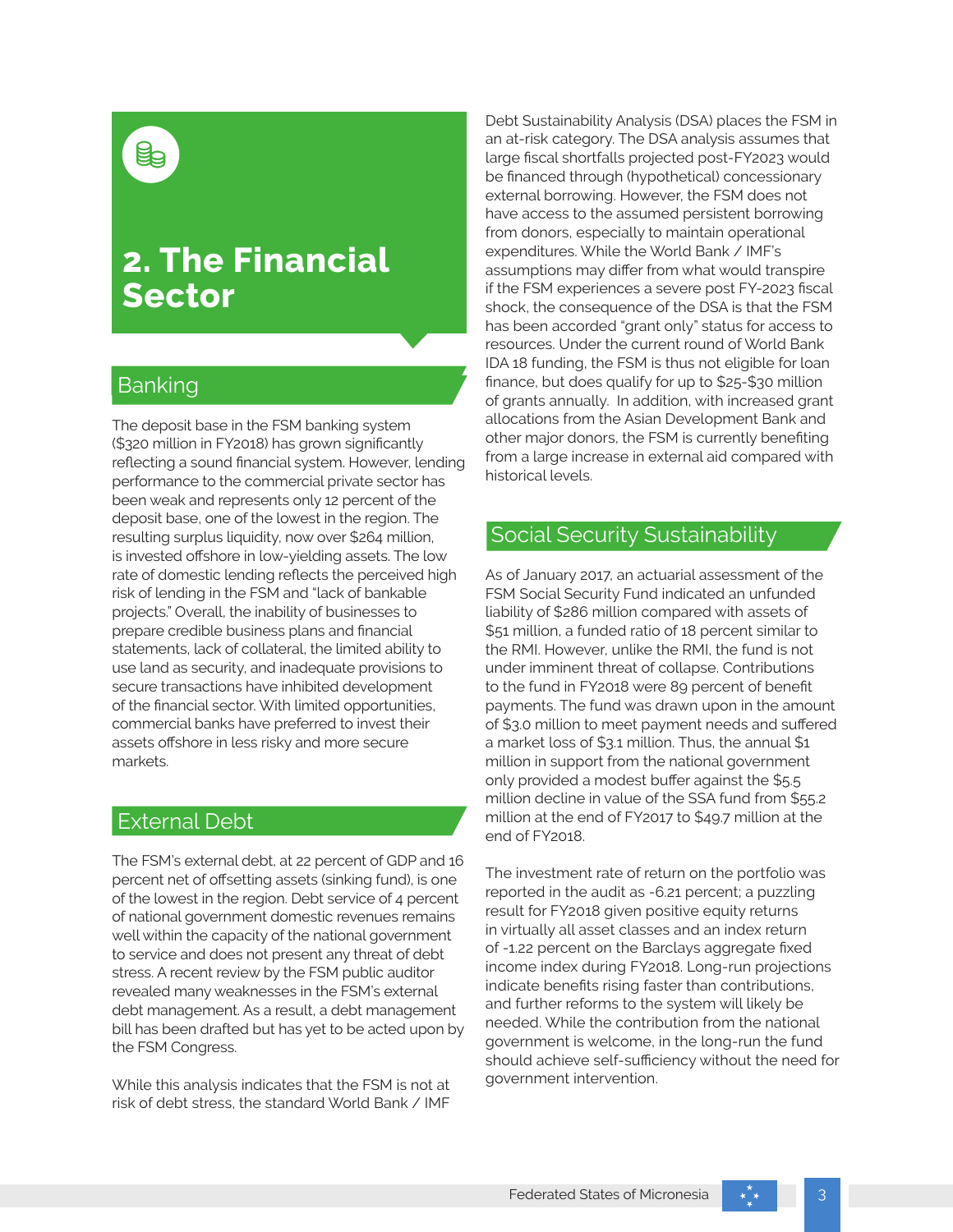### FSM Domicile for Japanese Companies

In 2005 the FSM passed corporate tax legislation that enabled the creation of an overseas domicile which has primarily been targeted at Japanese Companies. The law provides for a corporate tax rate of 21 percent, and through differential tax rates, the FSM host environment provides an attractive domicile for Japanese captive insurance companies and other corporations. The benefit of these arrangements has been a steadily growing stream of revenues to the National government now averaging \$6 million in recent years from captive insurance companies, and occasional capital gains -elated tax revenues from overseas investment companies. In FY2014 there was an unusually large receipt of \$28 million, reflecting a large declaration of capital gains by one company. In FY2017 there was a further large receipt of \$23 million by that same parent corporation. In FY2018 there was a receipt of \$77 million from a different Japanese organization and in early FY2019 there was a receipt of \$50 million. Although large payments can be expected periodically, FY2018 and FY2019 were exceptional.

A particular area of concern has been compliance with the Global Forum on Transparency and Exchange of Information for Tax Purposes. The Global forum is a group of 146 members that are working under guidance of the OECD to create a transparent environment among nations to share information in the tax area; the FSM is not currently a member. As a result of phase 1 first round of peer reviews in 2015 the FSM was deemed non-compliant. In June 2016, there was a front-page article in the Nikkei Shimbum reporting that Panama, Micronesia and Indonesia would be blacklisted by the Global Forum. The implications of being placed in the same group as Panama would have been damaging to the FSM's reputation, and any inclusion on this list could have catastrophic impact the FSM domicile and Captive Insurance Industry.

 process and countries were designated either As a result of Global forum non-compliance, the FSM enhanced its efforts and passed legislation on transparency and exchange of tax information. In 2016 the Global Forum undertook a fast track compliant, largely compliant, partially compliant, or non-compliant. Following the review, the FSM was designated as largely compliant, thus alleviating the fears arising from the Nikkei Shimbum article.

A further second-round peer review has also been undertaken and the FSM was rated as largely compliant. Earlier concerns have thus been largely addressed and the FSM has even stated that it intends to join the Global Forum as a member to maintain its good standing into the future.

Additional risks to the industry have resulted from changes in Japanese Corporate law concerning tax haven status. In addition to requiring foreign jurisdictions to have an income tax burden in excess of 20 percent, foreign domiciled companies are required to display substantial business activity rather than paper or cash box type functions. The exact nature of displaying substantial business activity is not yet known, but it will require a physical office and an administrator for each Japanese subsidiary in the FSM.

At present the industry resides in Pohnpei although corporate taxes generated from the FSM domicile are not treated as subject to FSM revenue sharing, and thus only generate direct revenue to the national government. However, should the current arrangements be contested by the state governments, and the issue taken to court, it could lead to a loss of confidence among Japanese companies and a loss of revenue for the FSM. Business performs well in an environment of stability and predictability; forces that jeopardize or undermine the current status quo should be strongly discouraged.

# **3. Fiscal Performance and Policy**

### The Fiscal Outturn

The overall fiscal balance recorded a record surplus in FY2018 of \$102 million, or 29.3 percent of GDP. This was a significant increase from the large surpluses attained in FY2015 through FY2017 of 10.5, 7.4 and 14.9 percent of GDP, respectively. Revenues during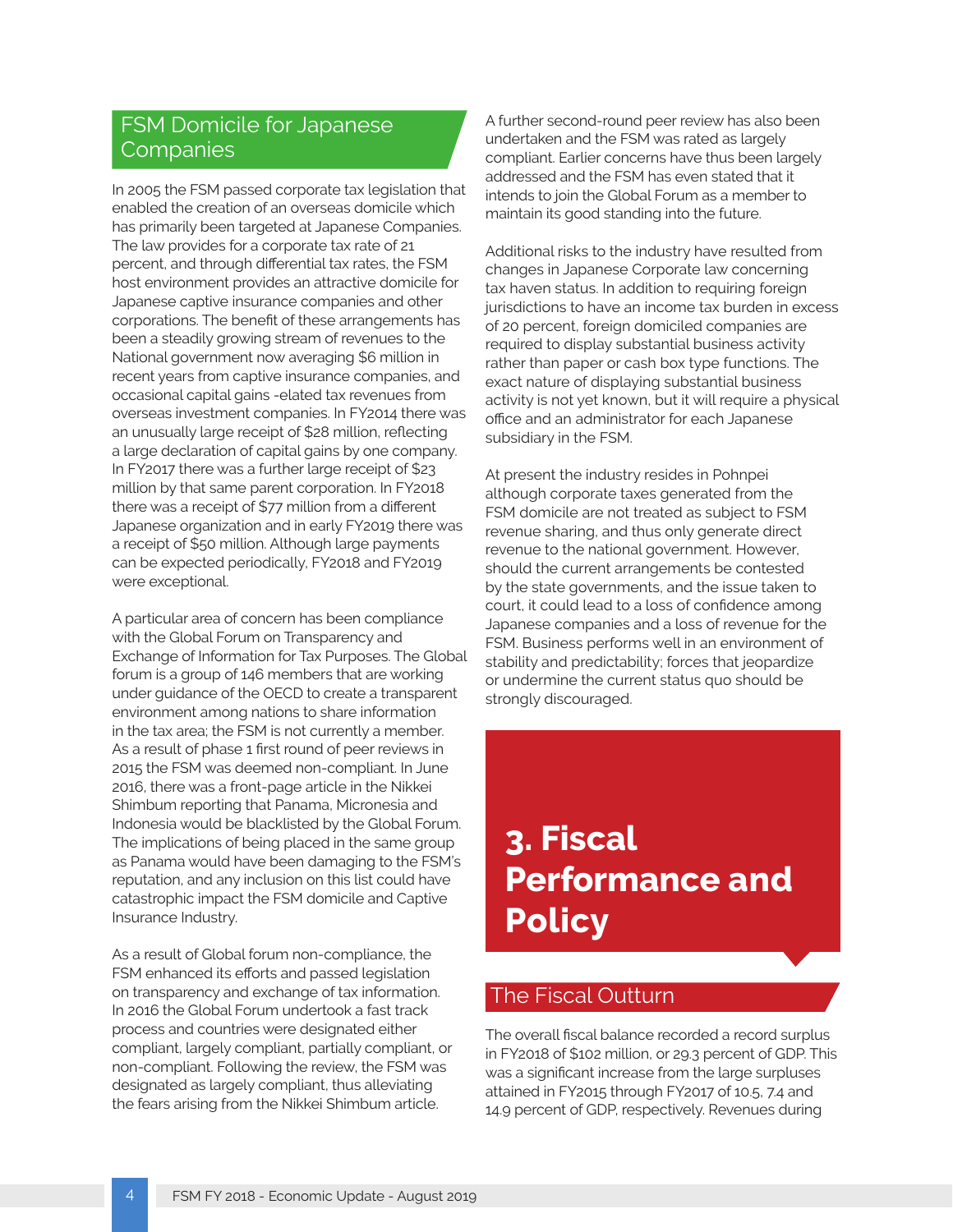the FY2015-FY2018 period were up in a series of different categories from an additional \$80 million in corporate taxes from the offshore FSM domicile for Japanese companies (an exceptional year), an additional \$17 million in foreign grants (including initiation of receipts from the World Bank) and an increase of \$7 million in fishing fees. While expenditures grew, reflecting the large fiscal space, they did not keep pace with revenues. Major increases in expenditures were on use of goods and services (\$27 million), and non-financial assets or infrastructure funded through FSM Congressional district public projects (additional \$16 million).

However, the fiscal outturn differed significantly between the FSM national and state governments. The national government ran a surplus of \$97.9 million, while the states recorded a surplus of \$3.9 million, the largest recorded and only second time for the states to achieve a surplus during the amended Compact period. The FSM state governments, where service delivery occurs, have been constrained by the declining real value of Compact grants, while the national government has benefited from a boom in revenues from fishing fees and the offshore domicile for Japanese corporations.

#### Tax Reform

In the mid-2000s the FSM embarked on a lengthy process of tax reforms, which after many years of donor support and hard work has not yet led to adoption. With a tax/GDP ratio of 12 percent (ignoring FSM-domicile corporate taxes), FSM revenue effort has been low and presents an opportunity to adjust to future fiscal shocks and to create an efficient tax environment that supports private sector development. Two of the four FSM states (Chuuk and Kosrae) supported the tax reform initiative. Yap State, while expressing no objection to the reforms indicated that the proposal was unconstitutional with respect to Yap's constitution, and thus declined to participate. There was some renewed recent interest from Pohnpei State, where a disproportionate benefit from tax reform would accrue, but this now appears to have waned. While there is clearly little incentive for additional revenue effort at the national government, the need at the state level to achieve greater autonomy over fiscal policy going into to the post amended Compact period is strong.

### Structural surplus and contributions to the FSM Trust Fund

The boom in national government revenues derived principally from fishing fees but also large periodic gains from corporate taxes from FSM-domiciled Japanese companies has led to the generation of large fiscal surpluses at the national government. In FY2015 national government domestic revenues were close to \$90 million, a level sustained in FY2016, and rose rapidly in FY2017 and in FY2018 to \$180 million (reflecting a large cyclical receipt of corporate tax). In FY2015 the national government ran a fiscal surplus of \$35 million or 11 percent of GDP which had risen to \$98 million or 28 percent of GDP in FY2018.

While revenues have grown rapidly the increase in fiscal space afforded by the increase has also enabled a large increase in expenditures on use of goods and services and Congressional district public projects. From an average of \$19 million in FY2009-FY2013, the use of goods and services has risen to \$46 million, and outlays on public projects has risen from an average of \$3.3 million during the first 9 years of the amended Compact to \$24 million in FY2018. Taking these rapid increases into account a measure of the structural fiscal surplus at the national government can be estimated: rising from \$5 million or 1.7 percent of GDP in FY2011 to \$121 million or 37 percent of GDP by FY2018.

The national government has been allocating a significant part of the fiscal surplus to the FSM Trust Fund (FSMTF), and the corpus stood at \$214 million at the end of FY2018. Under a series of public laws and in particular PL18-107 and 20-134, the national government has specified annual commitments to the fund. Under PL18-107 the national government allocated 20 percent of its share of domestic taxes in favor of the states (approximately \$6 million). Under PL 20-134 it allocated 50 percent of the earnings of corporate taxes from the captive insurance and large corporations' sector to the FSMTF (approximately \$6 million in normal years). It further allocated 20 percent of fishing fee revenue to the fund (approximately \$12 million). In total the national government has legislated to contribute on a conservative basis \$24 million annually to the FSMTF. That number will rise substantially in years with large receipts from FSM-domiciled companies.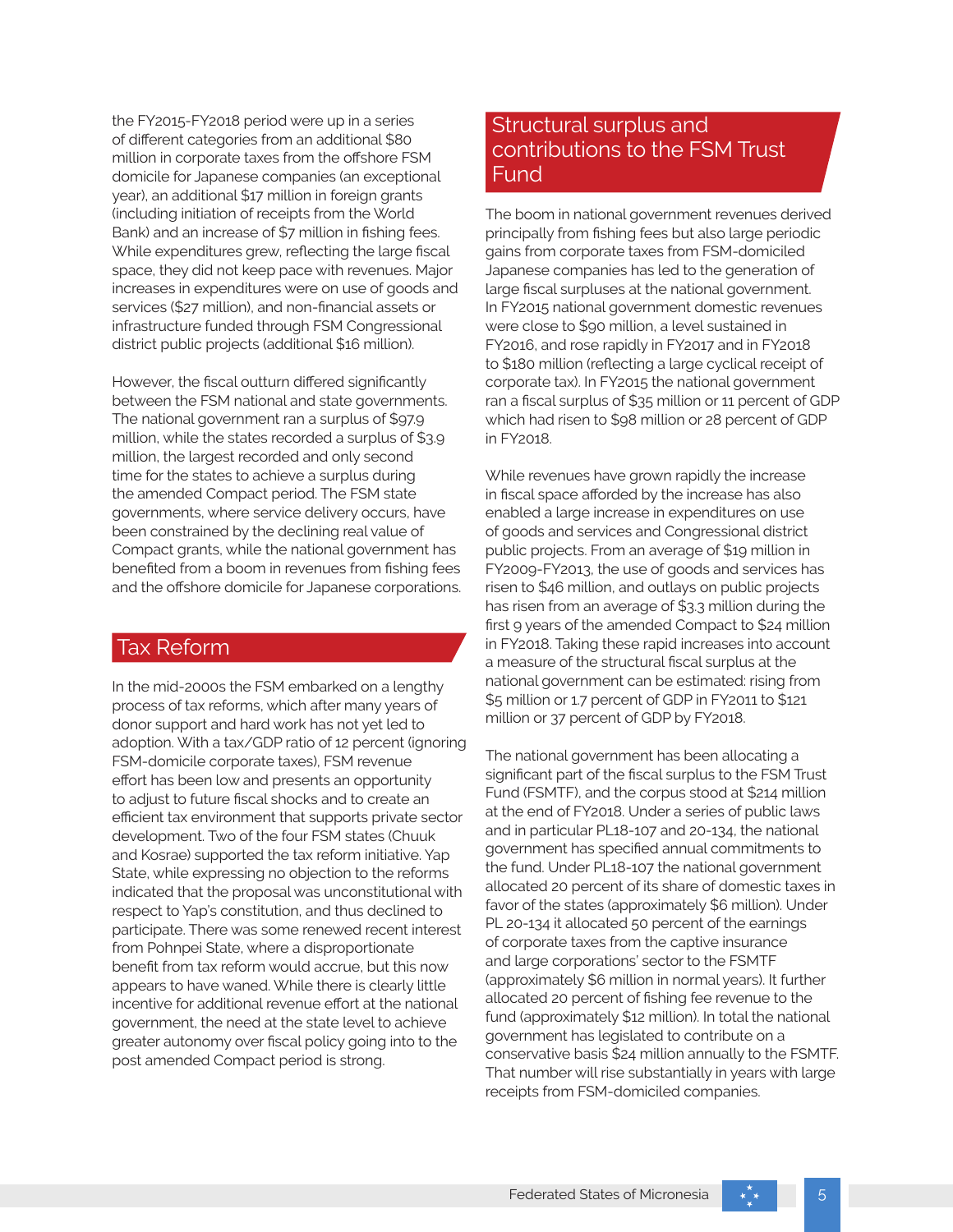Clearly, the contributions to the FSM Trust Fund to provide a pool of resources for future generations are highly desirable. However, there is considerable scope to increase the level of contribution in normal years to the order of between \$40 million (the average structural surplus in FY2015 and FY2016 ignoring corporate taxes) and \$60 million (average FY2017-FY2018). Such saving would materially reduce the risks arising from projected fiscal shortfalls for the state governments of the FSM as early as FY2024 and thereafter.

#### Long-Term Planning

In 2012, the FSM initiated an exercise to plan for transition to the post amended Compact era after FY2023, known as the 2023 Action Plan. The Plan, while focusing on the post-2023 era, also addressed the use of the emerging national government structural fiscal surplus. However, since 2015, the 2023 planning effort and issue of sovereign wealth management has not been active on the policy agenda. While the FSM Congress has acted responsibly in legislating a process of formulaic contributions to the FSMTF, there remains a lack of a cohesive and rational approach to planning and in the allocation of the remainder of the structural surplus, especially the allocation of large periodic windfall gains from the FSM domicile for Japanese companies.

Clearly, there is a need for a rational approach to economic management and allocation of significant sovereign resources. The former 2023 Plan established a useful framework for resource allocation and a renewed focus on private sector development and selective policy reforms. As the FSM embarks with a new administration, the government would be well-advised to revisit the current approach, if not the precise content, to ensure the best use of readily available funds to address the FSM's future needs. Put simply, the

FSM's fiscal situation begs for a profound and long-term restructuring of national and state fiscal operations, a task that has been understandably difficult to even discuss—much less achieve—in the presence of post-FY2023 uncertainty.



### **4. Public Financial Management**

### Public Expenditure and Financial Accountability (PEFA)

In 2010 the FSM conducted a PEFA self-assessment, a scored system of PFM established by the World Bank. After little action in the subsequent years, a renewed self-assessment was conducted in 2016 with the support of PFTAC, which led to development of a "Road Map". The Road Map provides a list of targets for reform against which progress can be monitored. Progress in this area is a standard condition of eligibility for budgetary support from some donors such as the European Union and the World Bank. Since preparation of the Roadmap, the FSM has focused on a set of key areas, including implementation of a new Financial Management Information System and Financial Management Procedures. To be of value FSM-wide, the PEFA exercise needs be rolled out to each of the FSM States, where most of the public expenditures take place. To this end the EU is providing TA support to develop PEFAs for each of the four governments.

... the FSM's fiscal situation begs for a profound and longterm restructuring of national and state fiscal operations, a task that has been understandably difficult to even discuss—much less achieve—in the presence of post-FY2023 uncertainty.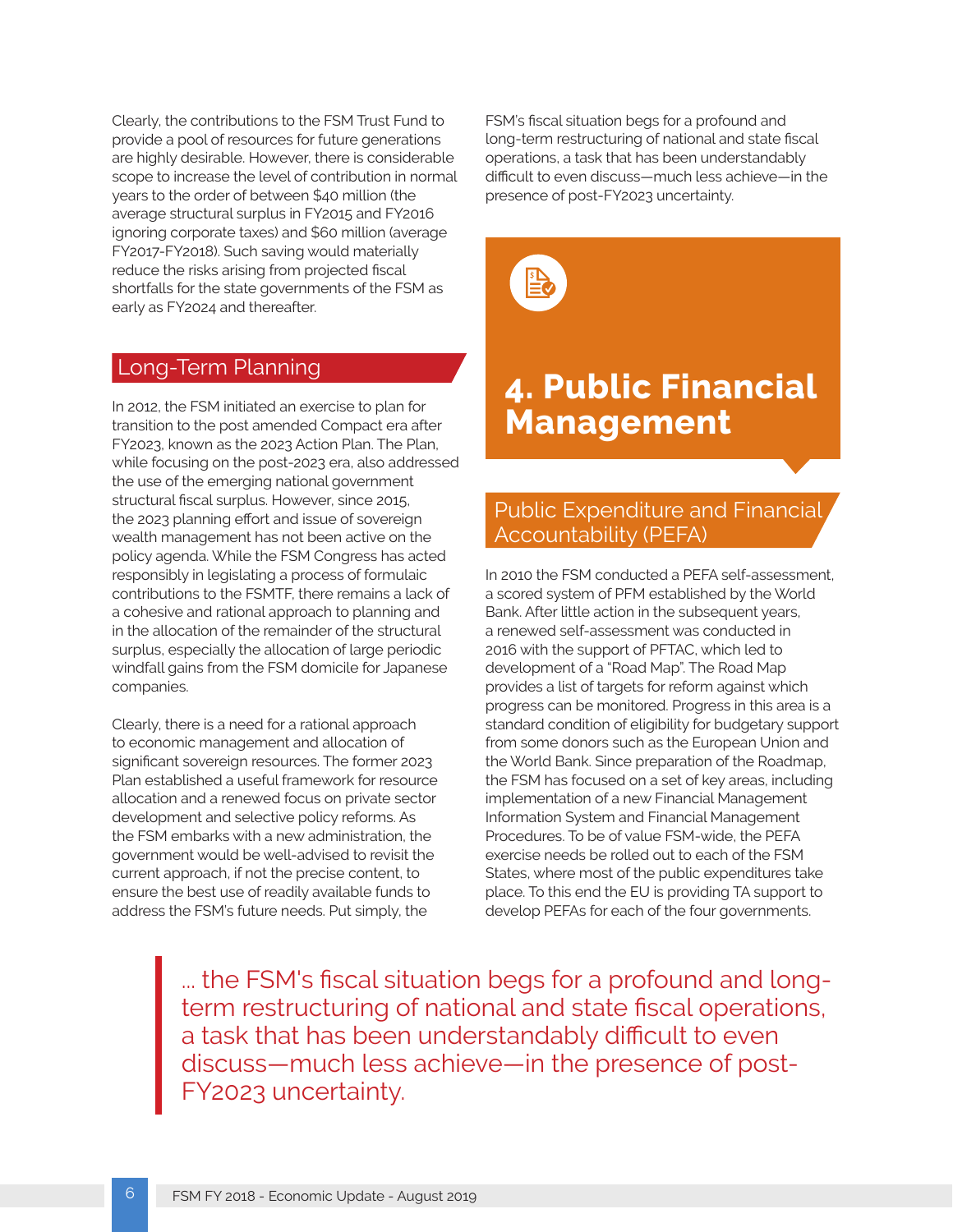### Financial Management Information Systems (FMIS)

The FMIS in the FSM is nearing the end of its effective life as the responsible software company is ceasing to support a declining user base. With donor grant support from the World Bank, a replacement system is being pursued. A project manager has been hired, and consultants have been selected to guide the FSM through needs assessment, development of an RFP, and selection of suitable software. However, implementation is likely to take place over a period of years. Enhanced reporting and a well-formulated chart of accounts should enable improved information for fiscal management and performance budgeting.

 implement a new Revenue Management System to In addition to procuring a new FMIS the FSM requested support from the World Bank to interface with the FMIS. The initial phase of the RMS will be establishment of a tax register of business and issue of Tax Identification Numbers. A project manager has been hired and an IT expert will be recruited shortly. The intention is to issue an RFP by year end and for implementation to follow shortly thereafter and before the FMIS. The new RMS will greatly assist in the provision of statistics for GDP by industry, a topic that is discussed below.

### Public Sector Payroll

With public payroll representing a high proportion of GDP, 18 percent in FY2018, careful monitoring of trends is warranted with anticipation of an uncertain level of resources post-FY2023. The proportion of public sector payroll has been slowly declining since the start of the amended Compact from 21 percent of GDP in FY2004. This reflects the substantial reductions in force in Chuuk and Kosrae and recent growth in the economy at a rate greater than the increase in public sector payroll. Since the start of the amended Compact in FY2003 through FY2018 the number of public servants has declined by 6 percent. However, the wage bill increased by 20 percent during this period, reflecting a 1.6 percent annual average increase in nominal wage rates. It is unclear if the FSM (at least at the state level) can sustain this rate of increase in the wage bill without further fiscal adjustment given the relatively stagnant economy and the static nature of nominal Compact sector grants.



### **5. SOE Performance and Reforms**

### The Power Sector

The FSM has managed to operate the SOE sector without the need for large subsidies. However, weak pricing policies in the utility area have led to inefficient operations and lack of replacement of capital. While the supply of electricity in Chuuk is now 24 hours with an improved sewer and water treatment system, Pohnpei has suffered from load sharing, while central components of its sewer system need rehabilitation. In Yap, the utility charges the government twice the normal price to maintain a positive cash flow. Moves are underway at Pohnpei Utility Corporation to reform the ailing utilities along the lines of the Chuuk initiative through a jointly financed reform program with World Bank, Asian Development Bank, and U.S. (Compact) funding. Current indications are that the key parties in Pohnpei state are prepared to endorse and fully implement the comprehensive reforms and practices that resulted in success in Chuuk state.

### Telecom and ICT Reforms

The World Bank is supporting ICT reform through a series of reforms and grants. The initial phase of the project has been to lay a fiber connection (\$47.5 million) to Yap and Chuuk. The reforms have required a new law permitting competition in the ICT market, the establishment of a Telecom Regulatory Authority, and creation of an Open Access Entity (OAE) to own and operate the new fiber asset. All three components have now been operationalized and the TRA has issued draft regulations for comment. The ICT reform process envisages open access to the fiber network to all potential service providers enabling the onset of a competitive market.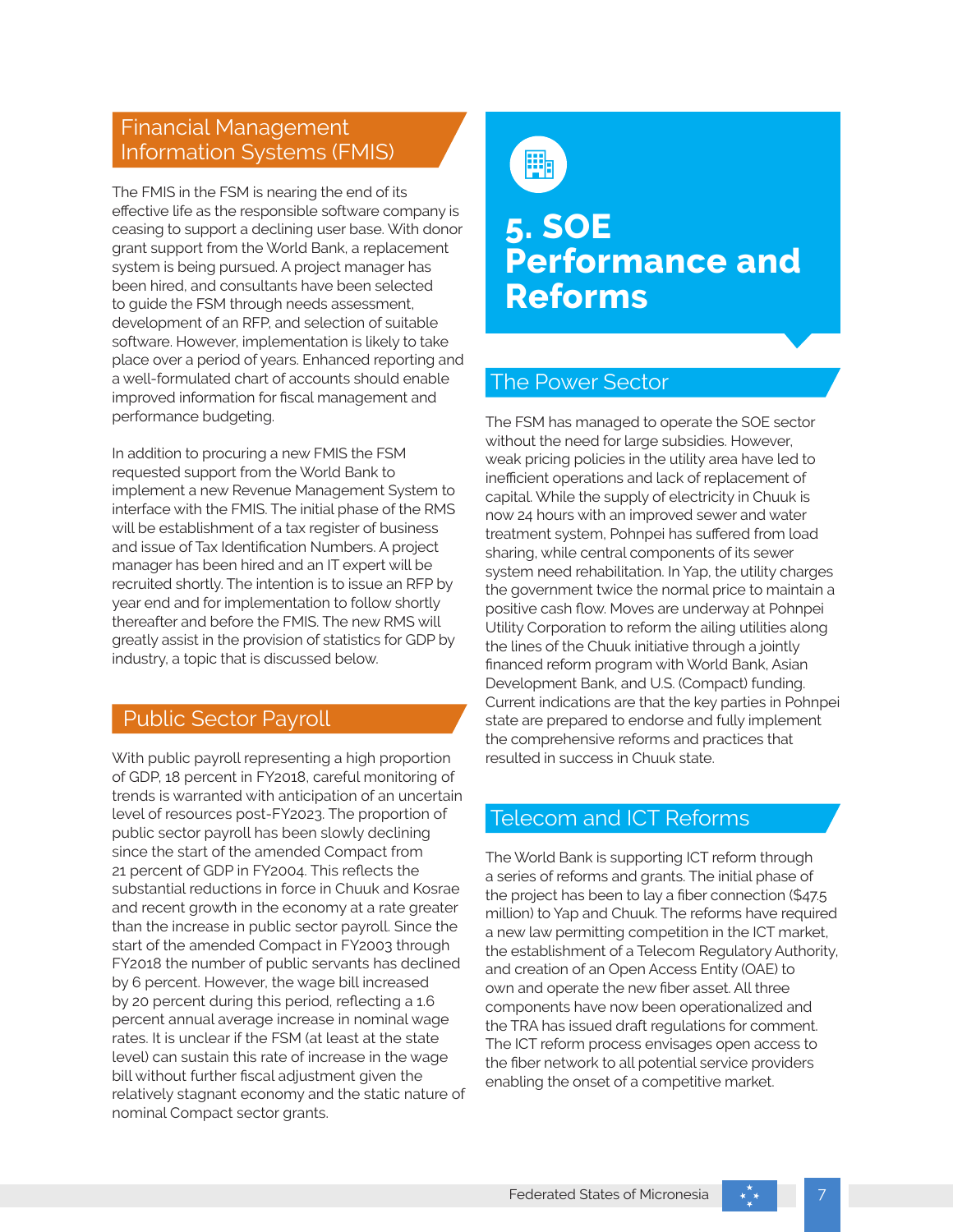While the conditions have now been met, the project has been fraught with issues and resistance to reform. An initial lack of agreement on the terms of access to the existing HANTRU cable (providing access between Pohnpei and Guam) was eventually resolved through the issue of an Indefensible Right of Use, guaranteeing the OAE access to the new cable at no cost. Clearly, the most efficient and effective solution is ownership of all submarine cables by one entity. At present the fiber connections are owned and managed by two separate entities: FSM Telecom and the OAE. The new cable connections to Yap and Chuuk are now operational.

A second World Bank regional project agreed by the Bank's Board is to connect Kiribati, Nauru and Kosrae to the Pohnpei HANTRU spur. A third phase currently under design and known as Digital FSM is designed to enhance internet use in education and health and will provide fiber connectivity to target locations and homes. In all, the FSM will have been the beneficiary of a total of over \$100 million for enhanced ICT connectivity. The envisaged connectivity to the home, operationalized by the OAE, coupled with a requirement that FSM Telecom must provide access to third parties to its cell tower network, lays the foundation for new entrants to enter the market. While the ICT law requires that new entrants must provide services to all four states if they wish to operate in Pohnpei or Chuuk, the provision of low-cost infrastructure financed through World Bank grants, should, even in a small market place, provide a commercial environment attractive to foreign investors.

### FSM PetroCorp and Coconut Products for Export

The FSM PetroCorp was created in 2007 to take over the operations of the departing supplier, Mobil. The transfer proceeded well and the PetroCorp has achieved an annual return on capital of 10 percent since its commencement and has now opened operations in Guam and Nauru. It is one of the rare cases of a well-run SOE.

However, recent plans to open a coconut processing facility in Tonoas, Chuuk threaten to blemish the good record. While the project has been well designed and researched, investment costs are likely to escalate. Clearly this activity falls under the domain of venture capital and it must

8

be questioned whether high risk projects are an appropriate use of public funds. For an industry that in the Pacific has been in decline for many years, with labor in short supply in similar low wage activities, and a declining raw material supply (due to aging coconut trees), the odds of success are not favorable. While technology has changed in the copra sector with potential for processing the whole product and production of virgin oil, the market is dominated by the Philippines, which provides 70 percent of world supply at low cost.

In the interests of transparency and accountability it is important that information about each PetroCorp project be isolated in the financial accounts as separate cost centers: specifically, to allow for identification of cross-subsidization, and more generally to allow for careful monitoring.



## **6. Private Sector Development**

### Fisheries and the Domestic Fleet

 that operate 16 vessels and 3 other vessels member country revenues from the sale of vessel After a period in the early 1990s when the FSM invested heavily in the fishing industry, nearly all commercial ventures have either failed or are now under private management. There are two companies with government ownership (partial or full) that operate 8 vessels under private management. There are a further 3 major companies individually owned that have been flagged in the FSM. Overall 27 vessels have been flagged by the FSM. Fishing in the region now effectively comes under the Parties to the Nauru Agreement (PNA)--a cartel of 9 Pacific island states including PNG, which has led to a remarkable and sustained increase in days. The PNA has led to a fivefold increase for the FSM since the start of the amended Compact period. Daily fishing rates average close to \$12,000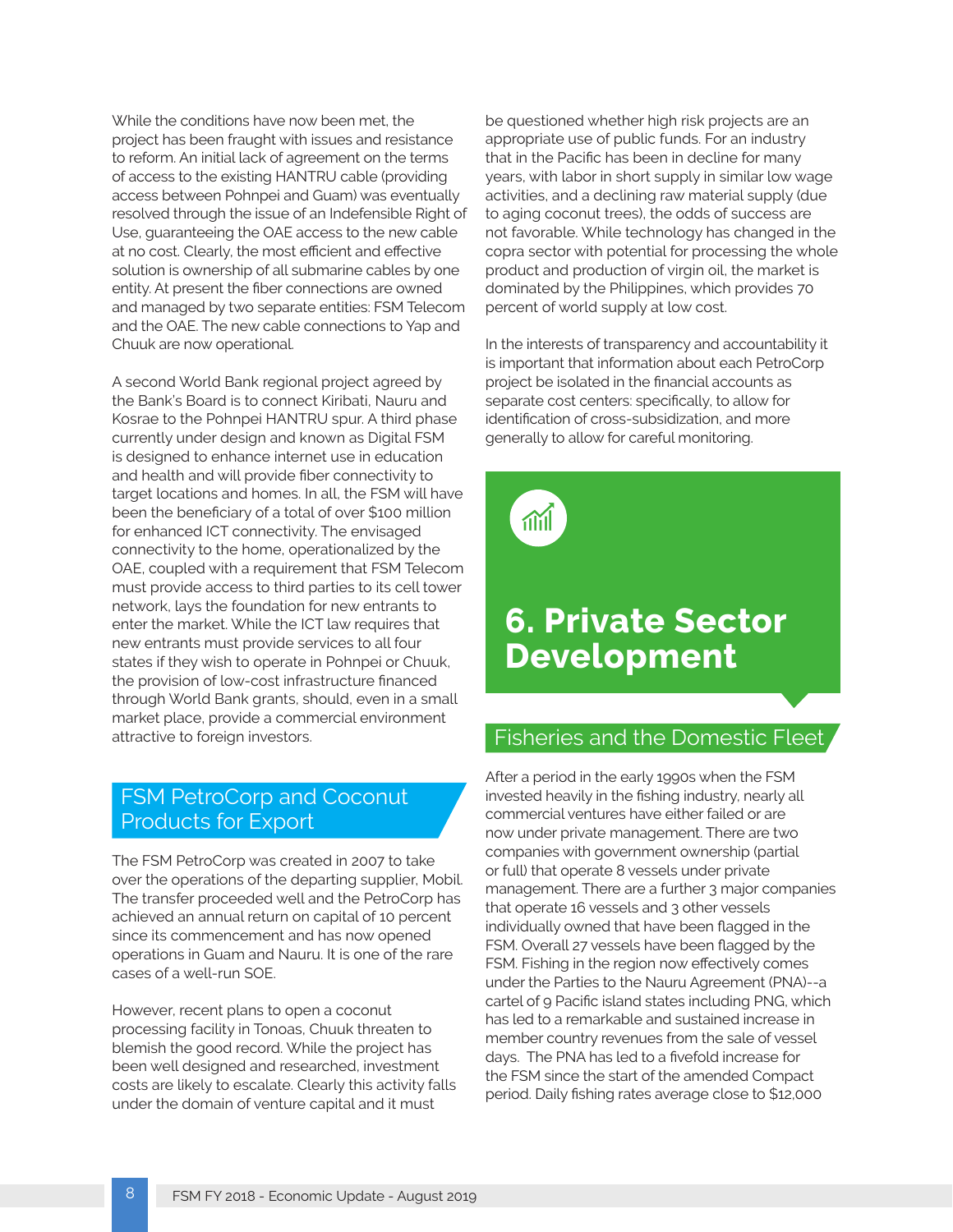per vessel day and the FSM received \$72 million of revenues or 21 percent of GDP in FY2018.

The "domestic" fishing fleet comes under a regional arrangement amongst Pacific nations known as the FSM arrangement (FSMa), whereby the owners pay a reduced daily rate negotiated between the host nation and the respective operators. The FSMa was established to encourage the development of the local fishing industry. However, it is debatable whether the 27 domestically flagged vessels make substantially greater contributions to the economy than 3rd country fishing vessels operating without a discount.

An on-going study of the fisheries sector by the Graduate School USA suggests the additional benefits to the FSM from domestic vessels compared with bilateral vessels is about \$700 per day. This means discounts to domestic vessels should not exceed \$700 per day. Defining what is a full price is complicated by transfer fees that the domestic vessels need to pay to other countries when fishing in their territories.

Irrespective of the definition, the FSM has been selling days at a discount greater than the benefits derived from the domestic vessels. At minimum this means the net loss to the FSM economy was \$9 million per year or 2.6 percent of GDP due to discounts between FY2015 and FY2018. This is a matter that requires careful evaluation of the benefits of domestic flagging of vessels, where the private owners make substantial gains, perhaps at the expense of the local economy and the national treasury.

### The World Bank's "Doing Business" Survey

The World Bank's "Doing Business" survey paints a discouraging view of the environment for private sector growth in the FSM. Out of 190 countries the FSM currently scores 160, 84% down the list indicating much room for improvement. The FSM fares worse than Palau and the RMI, which are ranked 133th and 150th, and the FSM is substantially below most of the South Pacific nations. Samoa is ranked 90th, Tonga 91st, , Vanuatu 94th, Fiji 101th, and Papua New Guinea 108th. Overall, the FSM's scores are generally weak. Registering property, protecting investors, and enforcing contracts all score between 184-187 some of the worst scores of all countries

surveyed by the World Bank. Slightly higher up the list the FSM registers its best score with 61 for trading across borders and 90 for obtaining credit.

### Foreign Direct Investment

The existing Foreign Direct Investment (FDI) regime in the FSM, established as part of a set of reforms sponsored by the ADB in the late 90s, provides for a two-part system that provides jurisdiction for investments that are of a national character to the national government and all others to the state governments. However, the system is cumbersome and results in a complex licensing process. In 2016 further reforms were introduced in the FSM Congress to modify the 1997 FDI Act bringing all foreign investment under the jurisdiction of the national government. The reforms effectively claim that all foreign investment is, by its very nature, of national character. While the reforms would streamline the FDI process, and should be supported, they have so far failed to pass through Congressional committee review to be considered for enactment. Overcoming reluctance to conceded jurisdiction in an area formerly under state control will take considerable effort.

### **7. Compact Issues**

### The FSM Compact Trust Fund

The FSM CTF experienced market gains during FY2018 of 6.8 percent; together with a scheduled contribution from the U.S. of \$30.8 million at the outset of the fiscal year, those gains enabled the fund to grow in size by \$71.1 million to an end of FY2018 balance of \$636 million. During the period of investment since the outset of FY2007, the annualized rate of return has been 6.9 percent. The fund would need to grow at 16.7 percent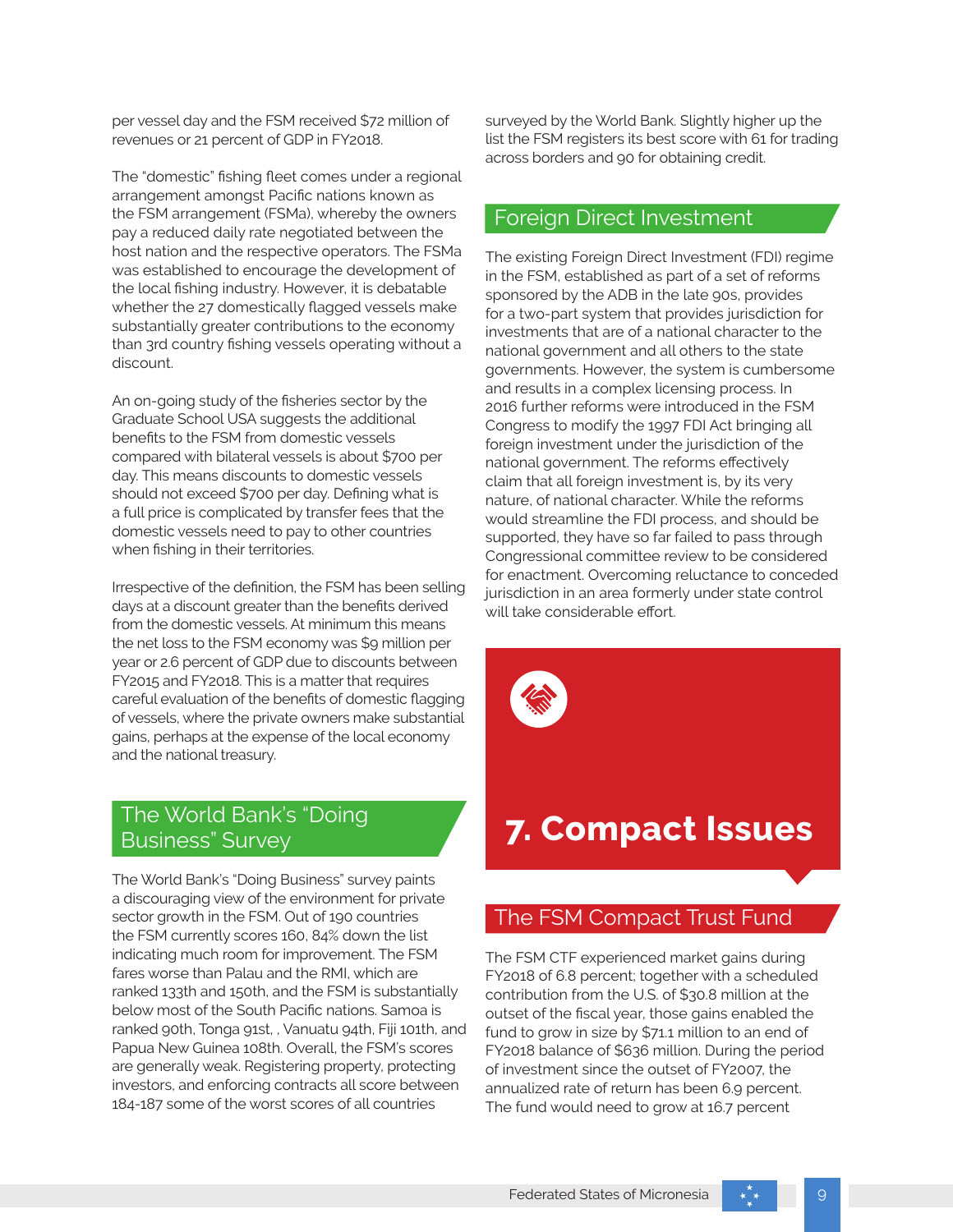annually from FY2019-2023 to achieve a level sufficient to provide a smooth transition to CTF distributions from FY2024 onward at the real value of FY2023 sector grants (\$81.39 million). Such an unlikely result is all the more concerning as this "simple" sustainability estimate relies upon performance during the distribution period at a 5.0 percent real rate of return and does not allow for market volatility. In the presence of market volatility, the Graduate School USA has modelled outcomes under the CTF distribution rules. The model results for the FSM indicate a high probability of periodic fiscal shocks, including years in which zero dollars are legally available for distribution. Notably, over the period from FY2024-FY2063, fully 89 percent of cases show one or more years of zero distribution.

No distribution rules would simultaneously allow for (i) protecting the real value of the CTF corpus, (ii) ensuring distributions at or near the real value of the FY2023 grants, and (iii) avoiding year-toyear volatility of distributions. However, recent independent studies have shown that technical improvements to the existing rules could provide objectively better results at no extra cost. A key empirical finding is that once market volatility is accounted for, the size of the CTF would need to be approximately 1.67 times larger than estimate using a simple fixed rate of return with no market volatility. For the FSM, achieving this "SAFER" sustainability estimate implies a CTF value at the end of FY2023 of \$2.76 billion. The median expected value of the FSM CTF at the end of FY2023 is \$1.049 billion.

Making substantial improvements to the terms of the CTF Agreement would require mutual agreement by the original parties, which for the U.S. entails both executive and congressional approval.

#### Infrastructure and the Economy

Use of the infrastructure grants was slow in implementation at the start of the amended Compact due to capacity constraints to implement the projects. However, by FY2012 implementation issues had been overcome and expenditures exceeded that year's grant allocation of \$22 million by \$5 million. Improved performance was short-lived, and a series of issues plagued implementation with utilization falling to \$7 million in FY2017. Out of a total estimated allocation of \$350 million since the start of the amended Compact, the FSM has only been able to use approximately \$150 million, leaving approximately \$200 million or 58 percent of GDP of unspent resources.

Project management issues, lack of clear priorities, disputes between and national and state governments, the JEMCO requirement to prepare an updated Infrastructure Development Plan (IDP), inability or unwillingness to provide professional engineers and contract management staff to the level required, and a perception within the FSM national government that requirements to proceed apace were either unclear or changing over time resulted in further delays. By 2016 an Infrastructure Development Plan (IDP) was prepared to set priorities, but project management issues remained. After further delays, in June of 2017 a resolution between the U.S. and the FSM was reached to remove the suspension of the grant, while the contractor managing the PMU was terminated and replaced for an interim period by the U.S. Army Corps of Engineers.

The failure to implement the infrastructure grant has been very costly to the FSM in lost opportunities and in growth. GDP shrunk in the three years FY2012-FY2014, with the economy contracting by 8 percent. While much of the loss was due to the decline in the use of infrastructure grant funding, the earlier completion of large FAA airport improvement projects also resulted in a subsequent decline in economic activity. The large reservoir of unspent resources presents an opportunity to reinvigorate the FSM economy in the remaining years of the amended Compact period. However, care should be taken to ensure that resources are spent evenly, perhaps even well into the FSM trust fund period, to prevent the boom and bust cycle that has afflicted the FSM recently.

### Post Amended Compact **Uncertainties**

Annual Compact sector grants, Compact infrastructure grants, and disaster assistance are set to expire in FY2024. The loss of approximately \$81.4 million annually is targeted to be replaced through funding provided from distributions from the Compact Trust Fund; however, there is considerable uncertainty over the continuation of many other special and Federal programs and services the FSM receives from the US. In particular, the FSM benefits

10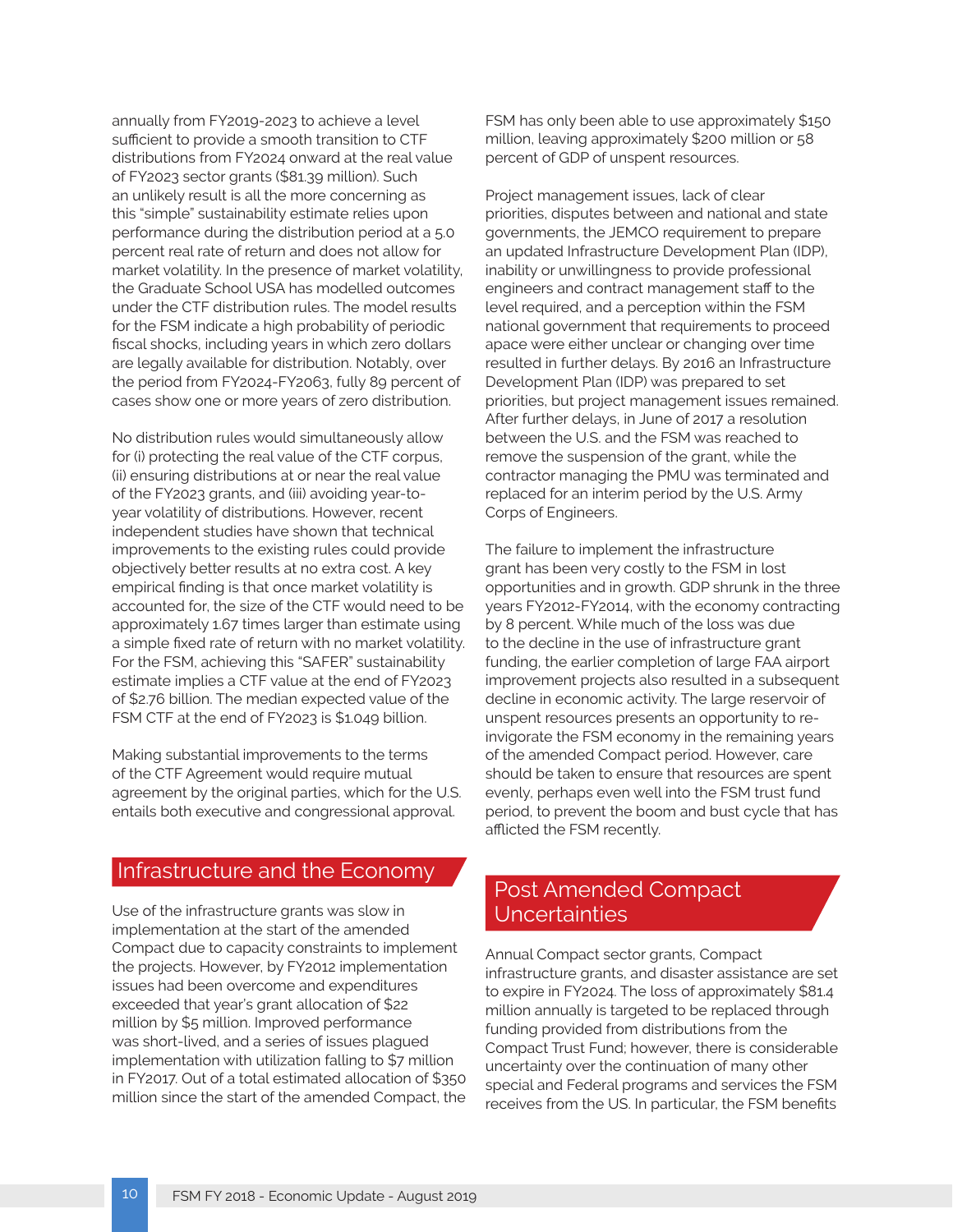from the Special Education Grant (SEG), which was cashed out from former Federal programs provided in the original Compact. Funding is provided through annual Congressional appropriations whose continuation post-FY2023 will end under current law. There are many further US Federal programs such Postal Services, FDIC, NOAA, Pell grants, FAA, health programs, etc., which are subject to Congressional authorization.

While the shortfall in fully sustainable distributions from the Compact Trust Fund is estimated to be \$50 million after FY2023, the range of possible values in the loss of Federal programs may, in a truly severe case, be a further \$33 million or more (the sum in FY2018 of SEG, Federal Programs and Pell grants). Combining the reductions in sustainable drawdowns from the CTF and potential loss of Federal programs and services indicates a truly severe case outcome of a reduction in grants of \$83 million or 24 percent of GDP. While such a result is deemed highly unlikely by informed observers in the U.S. government, the scale of U.S. assistance to the FSM in relation to its economy begs for sensitive and sound policy pronouncements. In the remaining years of the amended Compact period through FY2023, clarity is required on the status of these programs and services so that the FSM can effectively plan for the arrival of the Compact Trust Fund distribution period.



### **8. Other Issues**

#### Statistical Issues

In former Gradual School USA reviews of the FSM, statistical availability has been accorded a high score. Since the start of the amended Compact the FSM has developed a full range of statistics on which to monitor economic performance. However, in a 2017 IMF Article IV staff review, the Fund indicated that "data provision has

serious shortcomings that significantly hamper surveillance". While the ranking of statistical adequacy in the IMF reviews is not transparent, it appears timing and frequency are the major areas of concern. The FSM set of economic statistics is prepared 11 months after the end of the fiscal year. No quarterly estimates are prepared, which are now becoming standard. Coverage does not seem to be an issue. The annual statistical update in the FSM is timed to coincide with the release of the government audits and in time for the annual JEMCO meeting. More frequent estimates, such as quarterly, would not seem essential in an economy such as the FSM where trends are slow moving. However, availability of provisional estimates earlier in the year to coincide with budget preparation would be a priority.

Of more concern has been the recent action by the FSM Department of Finance to cease sharing tax information with the National Statistics Office (NSO) purportedly due to the need for compliance with Global Forum requirements. Given these new constraints on sharing of tax information, key data relating to business gross receipts, which formed the basis of the GDP by industry estimates, has been unavailable to the NSO from FY2016 through FY2018. To address this matter FSM Finance committed to assisting in the provision of data required to maintain the GDP series by way of a new process requiring a complex back and forth flow of information between the respective departments. The suggested new process has not led to a resolution of the issue, and the FSM remains without the ability to adequately compile GDP by industry. The new Revenue Management Model discussed above will provide an enhanced source of information with improved data integrity. Until then, and even thereafter, a basis for exchange of information within the national government needs to be re-established as allowed for in law to meet Global Forum requirements between the FSM and foreign jurisdictions.

> In the remaining years of the amended Compact period, clarity is required on the status of U.S. funded programs and services so that the FSM can effectively plan for the Compact Trust Fund distribution period.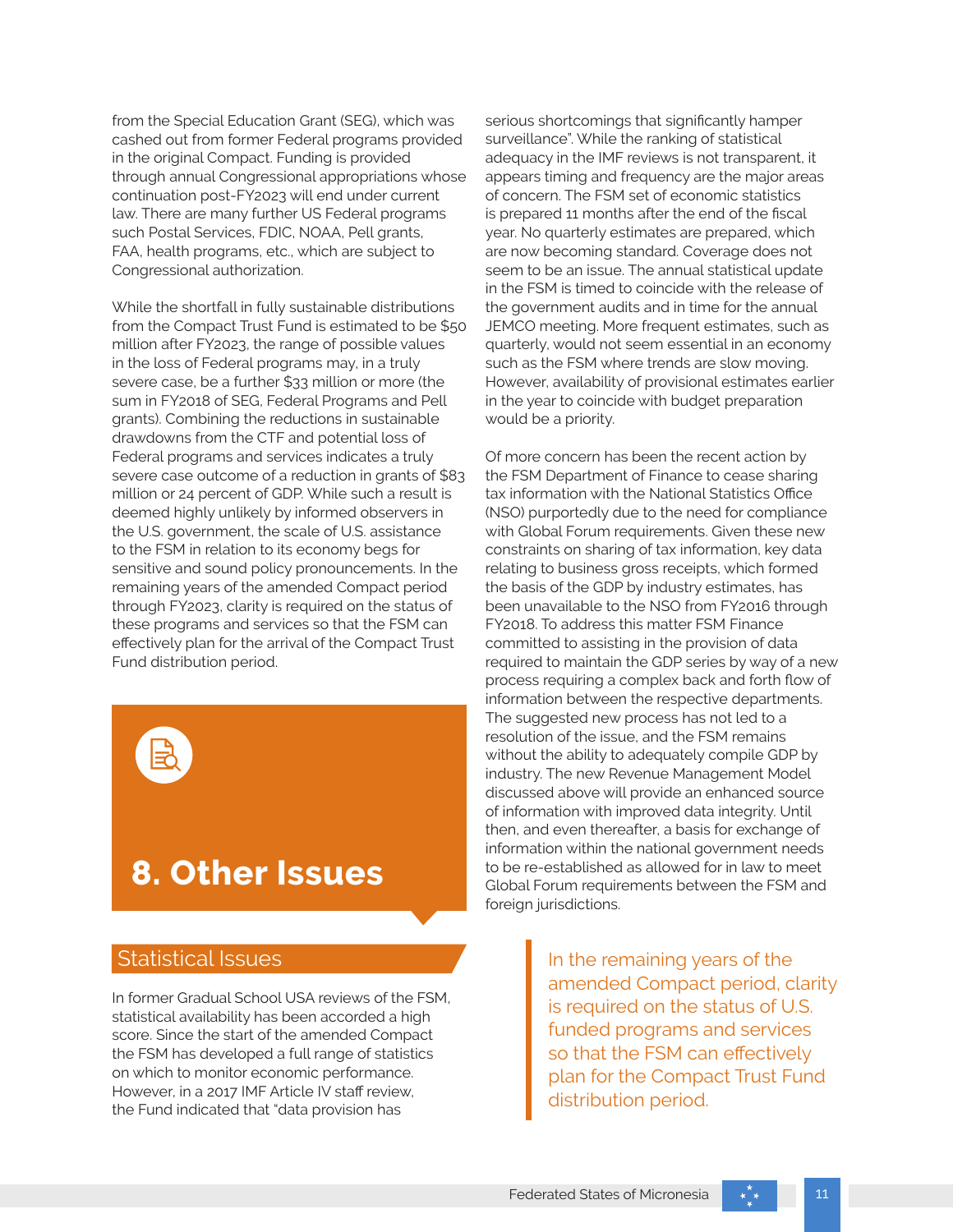

**Real Wages** decline: public/private sector wage differential remains large



**Commercial bank lending** remains weak; funds invested offshore

خهم شهر المراسم به مراسم به مراسم به المراسم به مراسم به مراسم به المراسم به المراسم به مراسم به به المراسم به

-20%

-10%

0%

10%

20%

30%

40%



Large decline in Public Sector Employment



FSM has experienced **volatile GDP growth** during amended

**Compact** 





**CPI Food Fuel and Power** 

**FY18 1.7%**



Contribution to GDP of **purse seine fisheries adds** significantly to **volatility** in economic performance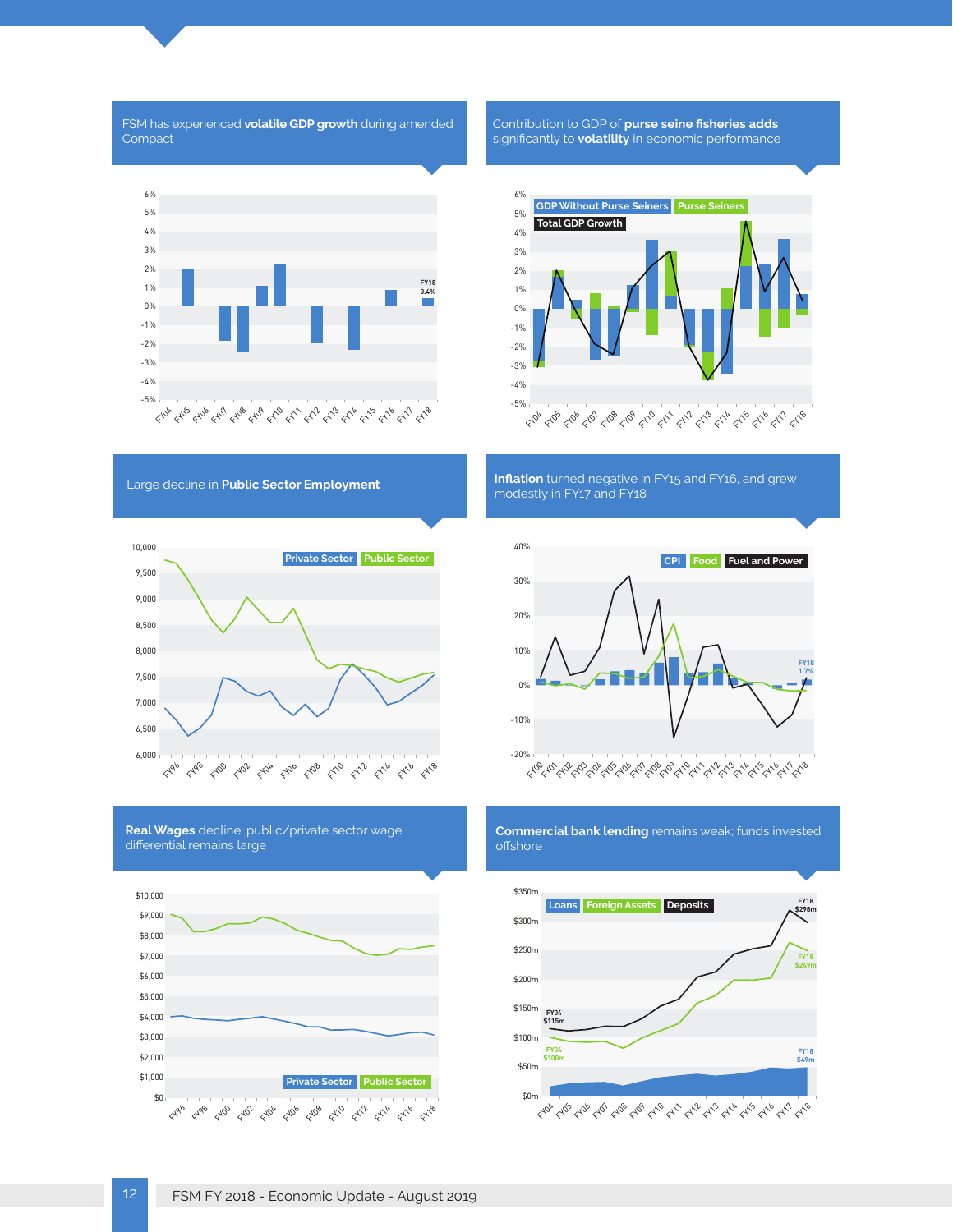**FSM generates large fiscal surpluses** after FY13 with rising fishing fee and corporate tax revenues



National achieves large fiscal surplus as **State governments attain balance** 



State government doemestic revenues stagnate as **National Revenues Boom** 



**FSM Social Secturity funds** have been sustainable but benefits projected to outstrip contributions in long-term



**External debt low** as a % of GDP and remains sustainable



CTF likely to fall short of both Simple Sustainability estimate and SAFER estimate

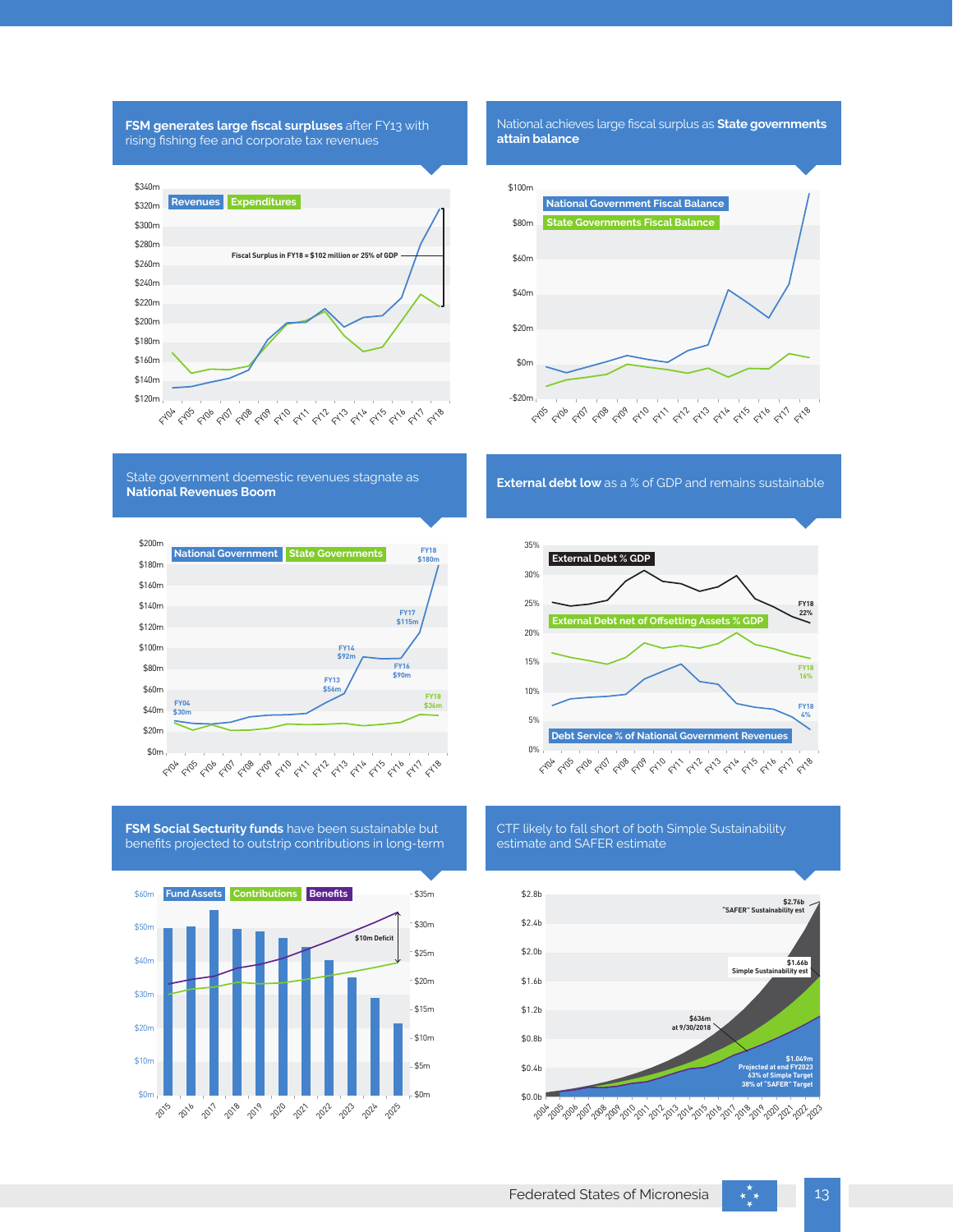# **FSM summary economic indicators, FY2010-FY2018**

|                                | <b>FY2017</b> |         | <b>Population</b> | <b>GDP</b> per capita |
|--------------------------------|---------------|---------|-------------------|-----------------------|
| GDP current prices, \$ million | 362.6         | Chuuk   | 46,503            | 2,087                 |
| Population                     | 102,622       | Kosrae  | 6.181             | 3,537                 |
| GDP per capita \$              | 3,533         | Pohnpei | 38,236            | 4,995                 |
| GNI per capita \$              | 3,994         | Yap     | 11.701            | 4,764                 |
| <b>GNDI</b> per capita \$      | 5,337         |         |                   |                       |

FY2016 GDP estimates are "Interim" until administrative data on business gross revenues becomes available.

|                                                                                                            | <b>FY10</b> | FY11     | FY12     | FY <sub>13</sub> | FY14     | FY <sub>15</sub> | <b>FY16</b> | FY17     | FY18     |
|------------------------------------------------------------------------------------------------------------|-------------|----------|----------|------------------|----------|------------------|-------------|----------|----------|
| <b>National accounts</b>                                                                                   |             |          |          |                  |          |                  |             |          |          |
| GDP, at constant prices \$ million,<br>FY2004 prices                                                       | 242.6       | 250.0    | 245.1    | 235.9            | 230.4    | 241.1            | 243.2       | 249.8    | 250.9    |
| GDP, % growth                                                                                              | 2.3         | 3.1      | $-2.0$   | $-3.8$           | $-2.3$   | 4.6              | 0.9         | 2.7      | 0.4      |
| GDP, % growth (excluding purse seine<br>fishing boats)                                                     | 3.7         | 0.7      | $-1.9$   | $-2.3$           | $-3.4$   | 2.3              | 2.4         | 3.7      | 0.8      |
| FY2016 GDP estimates are "Interim" until administrative data on business gross revenues becomes available. |             |          |          |                  |          |                  |             |          |          |
| <b>Prices (annual percent change)</b>                                                                      |             |          |          |                  |          |                  |             |          |          |
| Consumer price index                                                                                       | 3.6         | 3.9      | 6.3      | 2.1              | 0.7      | 0.0              | $-0.9$      | 0.1      | 1.4      |
| <b>CPI Domestic items</b>                                                                                  | 5.7         | 5.1      | 9.5      | 3.6              | 1.3      | 0.3              | 0.1         | 3.3      | 4.6      |
| CPI Imported items                                                                                         | 3.0         | 3.5      | 5.3      | 1.7              | 0.5      | 0.0              | $-1.3$      | $-1.0$   | 0.0      |
| <b>Employment and Wages</b>                                                                                |             |          |          |                  |          |                  |             |          |          |
| <b>Number of employees</b>                                                                                 | 15,841      | 16.146   | 15,875   | 15,588           | 15,151   | 15,158           | 15,467      | 15,780   | 15,971   |
| % change                                                                                                   | 4.4         | 1.9      | $-1.7$   | $-1.8$           | $-2.8$   | 0.0              | 2.0         | 2.0      | 1.2      |
| Private sedctor                                                                                            | 7,459       | 7,762    | 7,551    | 7,299            | 6,967    | 7,033            | 7,192       | 7,342    | 7,547    |
| % change                                                                                                   | 8.1         | 4.1      | $-2.7$   | $-3.3$           | $-4.5$   | 1.0              | 2.3         | 2.1      | 2.8      |
| Public sector                                                                                              | 8,315       | 8,284    | 8,220    | 8,169            | 8,039    | 7,962            | 8,048       | 8,191    | 8,239    |
| % change                                                                                                   | 1.3         | $-0.4$   | $-0.8$   | $-0.6$           | $-1.6$   | $-1.0$           | 1.1         | 1.8      | 0.6      |
| Average annual wage                                                                                        | 7,654       | 7,663    | 7,905    | 7,965            | 8,056    | 8,288            | 8,218       | 8,389    | 8,485    |
| % change                                                                                                   | 2.3         | 0.1      | 3.1      | 0.8              | 1.1      | 2.9              | $-0.8$      | 2.1      | 1.1      |
| Private sector                                                                                             | 4,867       | 5,054    | 5,222    | 5,170            | 5,047    | 5.165            | 5,241       | 5,329    | 5,229    |
| % change                                                                                                   | 3.8         | 3.8      | 3.3      | $-1.0$           | $-2.4$   | 2.3              | 1.5         | 1.7      | $-1.9$   |
| Public sector                                                                                              | 10,132      | 10,076   | 10,330   | 10,423           | 10,600   | 10,989           | 10,844      | 11,067   | 11,369   |
| % change                                                                                                   | 3.2         | $-0.6$   | 2.5      | 0.9              | 1.7      | 3.7              | $-1.3$      | 2.1      | 2.7      |
| Average annual real wage (less inflation)                                                                  | 5,691       | 5,486    | 5,324    | 5,252            | 5,274    | 5,424            | 5,017       | 4,898    | 4,961    |
| % change                                                                                                   | $-1.3$      | $-3.6$   | $-3.0$   | $-1.3$           | 0.4      | 2.8              | $-7.5$      | $-2.4$   | 1.3      |
| <b>Government Finance Statistics, \$ millions</b>                                                          |             |          |          |                  |          |                  |             |          |          |
| Revenue                                                                                                    | 200.3       | 201.0    | 215.2    | 196.1            | 206.0    | 207.9            | 226.6       | 282.3    | 319.1    |
| Tax revenue                                                                                                | 35.6        | 37.3     | 38.0     | 38.2             | 60.3     | 39.0             | 42.7        | 64.0     | 129.5    |
| Grants                                                                                                     | 136.7       | 136.8    | 140.6    | 111.7            | 88.8     | 91.1             | 107.5       | 130.9    | 103.9    |
| Other revenue                                                                                              | 28.0        | 26.8     | 36.6     | 46.1             | 57.0     | 77.8             | 76.4        | 87.5     | 85.8     |
| <b>Expense</b>                                                                                             | $-135.8$    | $-135.7$ | $-142.2$ | $-141.7$         | $-147.9$ | $-153.4$         | $-163.3$    | $-175.1$ | $-184.5$ |
| <b>Compensation of Employees</b>                                                                           | $-68.0$     | $-68.0$  | $-67.7$  | $-69.1$          | $-69.8$  | $-69.8$          | $-69.8$     | $-73.7$  | $-74.5$  |
| Use of goods and services                                                                                  | $-54.5$     | $-52.4$  | $-58.8$  | $-53.7$          | $-62.3$  | $-67.8$          | $-75.6$     | $-86.6$  | $-94.9$  |
| Other expense                                                                                              | $-13.3$     | $-15.4$  | $-15.7$  | $-18.9$          | $-15.8$  | $-15.8$          | $-17.9$     | $-14.8$  | $-15.0$  |
| <b>Net Worth and its Changes</b>                                                                           | $-62.4$     | $-64.6$  | $-71.9$  | -54.4            | $-58.1$  | $-54.5$          | $-63.2$     | $-107.2$ | $-134.6$ |
| Nonfinancial assets                                                                                        | $-63.2$     | $-67.1$  | $-70.1$  | $-45.3$          | $-22.6$  | $-21.7$          | $-39.1$     | $-55.0$  | $-32.8$  |
| <b>Financial assets</b>                                                                                    | 2.3         | $-4.1$   | $-8.8$   | $-3.2$           | $-30.7$  | $-42.2$          | $-31.5$     | $-83.9$  | $-86.8$  |
| <b>Financial liabilities</b>                                                                               | $-1.5$      | 6.6      | 6.9      | $-5.9$           | $-4.8$   | 9.5              | 7.4         | 31.7     | $-15.1$  |
| <b>Overall fiscal balance</b>                                                                              | 1.4         | $-1.8$   | 2.9      | 9.1              | 35.5     | 32.7             | 24.1        | 52.2     | 101.9    |
| In percent of GDP (excl. MRA)                                                                              |             |          |          |                  |          |                  |             |          |          |
| Revenue                                                                                                    | 67.6        | 64.9     | 66.2     | 62.5             | 68.6     | 66.4             | 69.2        | 80.4     | 91.9     |
| Taxes                                                                                                      | 12.0        | 12.1     | 11.7     | 12.2             | 20.1     | 12.4             | 13.0        | 18.2     | 37.3     |
| Domestic revenues                                                                                          | 46.1        | 44.2     | 43.3     | 35.6             | 29.5     | 29.1             | 32.8        | 37.3     | 29.9     |
| Grants                                                                                                     | 9.4         | 8.7      | 11.3     | 14.7             | 19.0     | 24.9             | 23.3        | 24.9     | 24.7     |
| <b>Expense</b>                                                                                             | $-45.8$     | $-43.8$  | $-43.8$  | $-45.2$          | $-49.2$  | $-49.0$          | $-49.9$     | $-49.9$  | $-53.1$  |
| <b>Compensation of Employees</b>                                                                           | $-22.9$     | $-21.9$  | $-20.8$  | $-22.0$          | $-23.2$  | $-22.3$          | $-21.3$     | $-21.0$  | $-21.5$  |
| Use of goods and services                                                                                  | $-18.4$     | $-16.9$  | $-18.1$  | $-17.1$          | $-20.7$  | $-21.7$          | $-23.1$     | $-24.7$  | $-27.3$  |
| <b>Non Financial Assets</b>                                                                                | $-4.5$      | $-5.0$   | $-4.8$   | $-6.0$           | $-5.3$   | $-5.0$           | $-5.5$      | $-4.2$   | $-4.3$   |
| <b>Overall fiscal balance</b>                                                                              | $-21.0$     | $-20.9$  | $-22.1$  | $-17.4$          | $-19.3$  | $-17.4$          | $-19.3$     | $-30.5$  | $-38.8$  |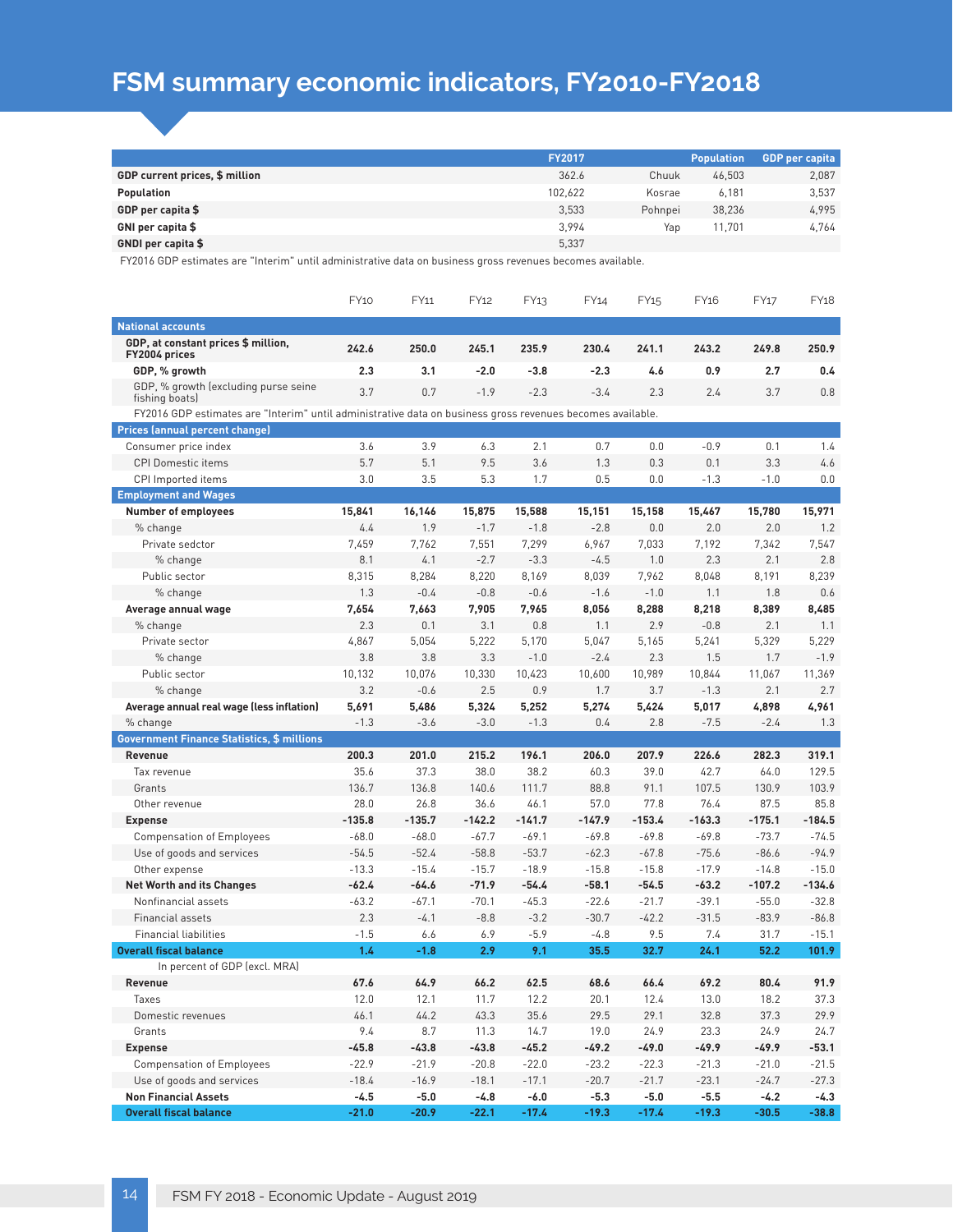### **FSM summary economic indicators, FY2010-FY2018 cont'd**

|                                                       | FY10     | FY11     | FY12     | FY <sub>13</sub> | FY14     | FY <sub>15</sub> | FY <sub>16</sub> | FY17     | <b>FY18</b> |
|-------------------------------------------------------|----------|----------|----------|------------------|----------|------------------|------------------|----------|-------------|
| <b>Money and Banking (\$ million)</b>                 |          |          |          |                  |          |                  |                  |          |             |
| Assets                                                | 178.4    | 190.1    | 228.1    | 237.7            | 270.4    | 281.1            | 263.3            | 283.1    | 293.3       |
| Foreign assets                                        | 111.8    | 124.3    | 159.5    | 172.4            | 199.3    | 198.9            | 173.6            | 192.2    | 204.8       |
| Loans                                                 | 55.7     | 55.2     | 56.8     | 54.0             | 60.9     | 68.9             | 78.4             | 77.8     | 75.8        |
| Commercial loans                                      | 34.0     | 33.0     | 31.5     | 29.4             | 33.5     | 37.8             | 41.3             | 40.9     | 44.2        |
| Consumer loans                                        | 21.7     | 22.2     | 25.3     | 24.6             | 27.4     | 31.1             | 37.2             | 36.9     | 31.6        |
| Other assets                                          | 10.9     | 10.6     | 11.8     | 11.3             | 10.2     | 13.3             | 11.3             | 13.0     | 12.7        |
| Liabilities                                           | 178.4    | 190.1    | 228.1    | 237.7            | 270.4    | 281.1            | 263.3            | 283.1    | 293.3       |
| Deposits                                              | 154.1    | 166.2    | 204.3    | 213.2            | 243.9    | 253.0            | 234.2            | 253.3    | 263.9       |
| Capital                                               | 24.3     | 23.8     | 23.7     | 24.5             | 26.5     | 28.1             | 29.1             | 29.8     | 29.4        |
| Loans to deposit ratio, %                             | 19.3     | $-0.9$   | 2.9      | $-4.8$           | 12.7     | 13.1             | 27.6             | 26.6     | 19.9        |
| <b>Balance of Payments \$ million</b>                 |          |          |          |                  |          |                  |                  |          |             |
| Trade balance                                         | $-128.4$ | $-134.0$ | $-125.4$ | $-128.8$         | $-117.5$ | $-127.9$         | $-110.3$         | $-120.2$ |             |
| Service balance                                       | $-45.7$  | $-46.5$  | $-45.4$  | $-40.7$          | $-36.0$  | $-36.8$          | $-41.2$          | $-37.5$  |             |
| Primary Income balance                                | 10.6     | 9.6      | 15.4     | 25.5             | 25.4     | 59.4             | 54.8             | 48.4     |             |
| Secondary Income balance                              | 110.8    | 108.6    | 107.7    | 107.4            | 125.2    | 110.3            | 109.6            | 136.7    |             |
| Current Account, balance                              | $-52.7$  | $-62.2$  | $-47.8$  | $-36.6$          | $-2.9$   | 4.9              | 12.9             | 27.3     |             |
| Capital Account, balance                              | 64.2     | 62.0     | 68.3     | 42.2             | 21.2     | 30.9             | 32.4             | 23.1     |             |
| Financial account balance                             | 11.5     | $-0.3$   | 20.6     | 5.6              | 18.3     | 35.8             | 45.3             | 50.4     |             |
| International Investment position (IIP), \$ million   |          |          |          |                  |          |                  |                  |          |             |
| Total stocks, net                                     | 182.6    | 185.1    | 225.3    | 263.8            | 302.7    | 338.5            | 383.8            | 466.5    |             |
| Direct investment, net                                | n.a.     | n.a.     | n.a.     | n.a.             | n.a.     | n.a.             | n.a.             | n.a.     |             |
| Portfolio investment, net                             | 153.7    | 146.3    | 151.3    | 174.3            | 192.1    | 213.0            | 228.0            | 269.7    |             |
| Other investment, net                                 | 26.7     | 36.6     | 71.9     | 85.7             | 106.8    | 120.0            | 150.0            | 192.4    |             |
| memo: COFA Trust Fund                                 | 177.2    | 198.5    | 257.3    | 323.1            | 380.9    | 397.3            | 467.1            | 564.3    |             |
| <b>External Debt, \$ million</b>                      |          |          |          |                  |          |                  |                  |          |             |
| <b>Gross External Debt Total</b>                      | 85.6     | 88.2     | 88.4     | 87.7             | 89.7     | 81.1             | 80.4             | 80.4     |             |
| External Debt Net of Offsetting Assets                | 51.9     | 55.6     | 56.9     | 57.3             | 60.5     | 56.7             | 57.1             | 57.8     |             |
| Gross External debt as % of GDP (excl.<br><b>MRAI</b> | 28.9     | 28.5     | 27.2     | 28.0             | 29.9     | 25.9             | 24.5             | 22.9     |             |
| Net External debt as % of GDP (excl.<br><b>MRAI</b>   | 17.5     | 17.9     | 17.5     | 18.3             | 20.1     | 18.1             | 17.4             | 16.5     |             |
| <b>Debt Service</b>                                   | 4.9      | 5.5      | 5.6      | 6.4              | 7.4      | 6.7              | 6.4              | 6.6      |             |
| Debt service as % of national<br>goverenment revenues | 13.5     | 14.8     | 11.8     | 11.3             | 8.1      | 7.4              | 7.1              | 5.8      |             |